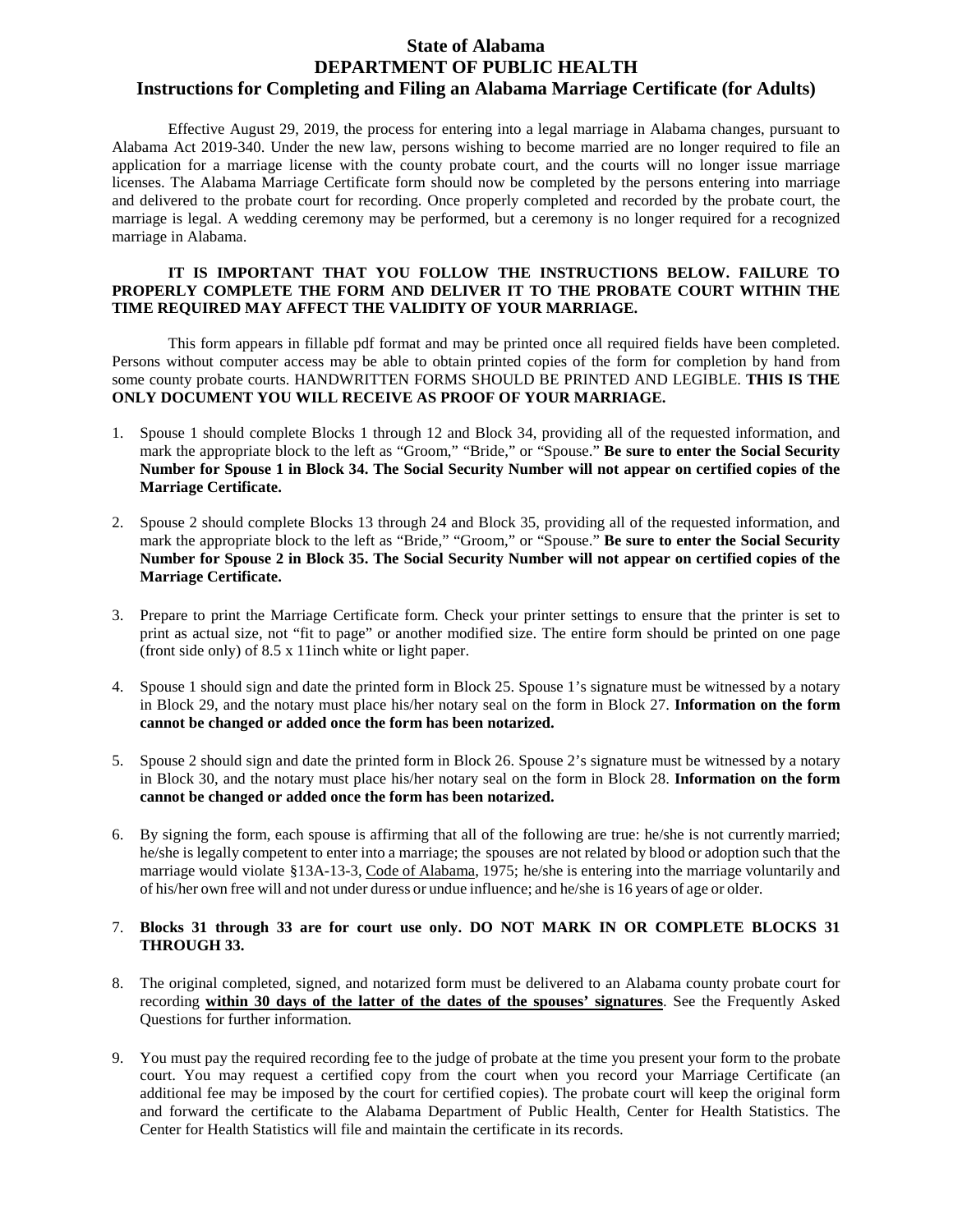## **State of Alabama DEPARTMENT OF PUBLIC HEALTH Instructions for Completing and Filing an Alabama Marriage Certificate (for Adults)**

10. Once the certificate has been received and filed by the Center for Health Statistics, you may request additional certified copies of the certificate in person at any Alabama county health department. For instructions on how to request certified copies of the certificate in person, online, by mail, or by phone, visit the Department's website at [http://www.alabamapublichealth.gov/vitalrecords/marriage-certificates.html.](http://www.alabamapublichealth.gov/vitalrecords/marriage-certificates.html)

### 11. **If properly recorded by the probate court within 30 days of the latter of the dates of the spouses' signatures, THE EFFECTIVE DATE OF THE MARRIAGE IS THE LATTER OF THE DATES OF THE SPOUSES' SIGNATURES.**

Questions? Consult the Frequently Asked Questions at [http://www.alabamapublichealth.gov/vitalrecords/marriage](http://www.alabamapublichealth.gov/vitalrecords/marriage-certificates.html)[certificates.html,](http://www.alabamapublichealth.gov/vitalrecords/marriage-certificates.html) or you may call the Center for Health Statistics at (334) 206-2714.